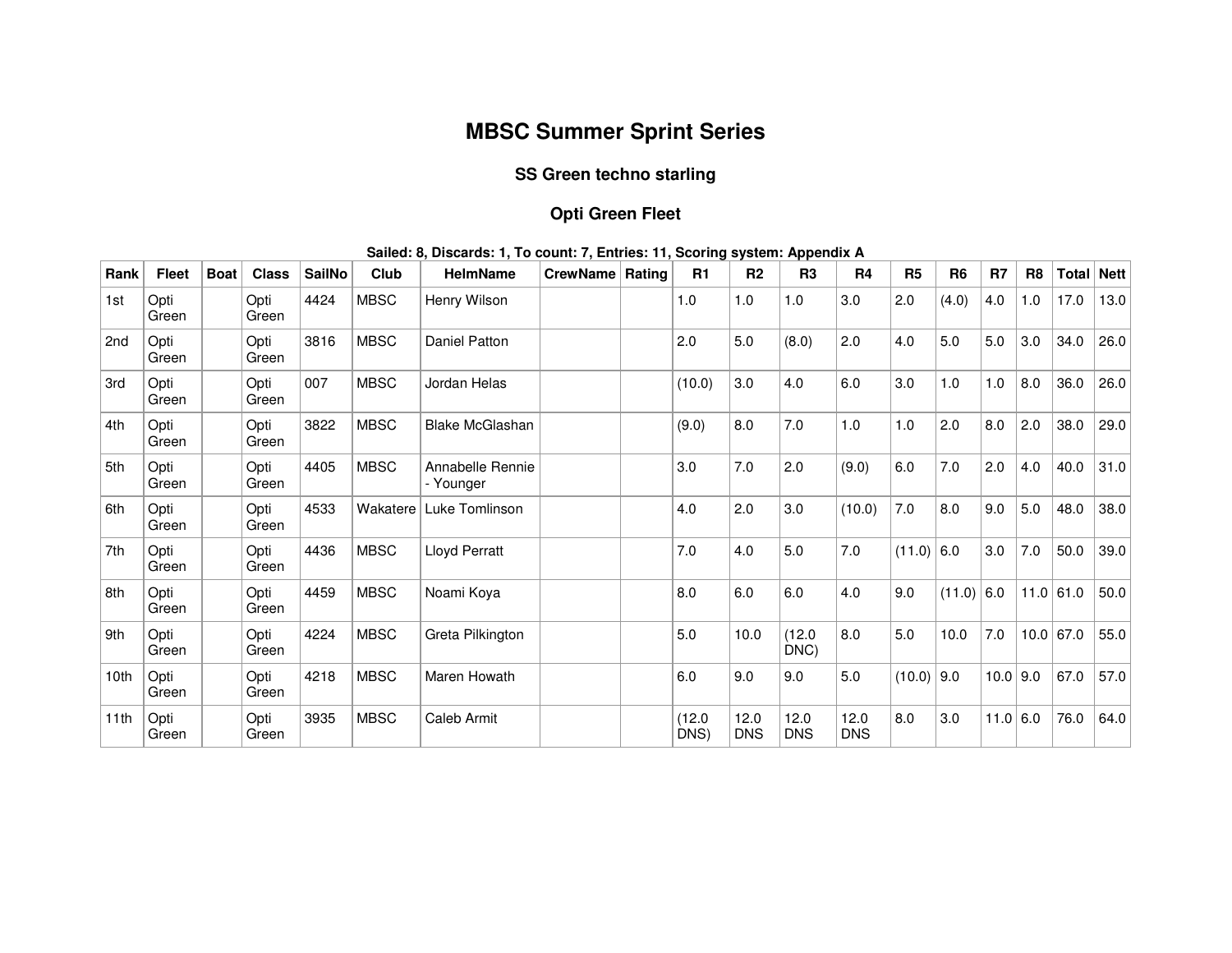### **Techno Fleet**

| <b>Rank</b> | Fleet  | Boat | <b>Class</b>    | <b>SailNo</b>   | <b>Club</b>     | <b>HelmName</b>           | CrewName   Rating |  | R1           | R <sub>2</sub>    | R3            |  | R4   R5 | R6 | <b>R7</b>                     | R8  | Total Nett                                       |      |
|-------------|--------|------|-----------------|-----------------|-----------------|---------------------------|-------------------|--|--------------|-------------------|---------------|--|---------|----|-------------------------------|-----|--------------------------------------------------|------|
| 1st         | Techno |      |                 | Techno   NZL120 | Manly           | Finn Croft                |                   |  | 1.0          | 1.0               | 1.0           |  |         |    |                               |     | $1.0$   $1.0$   $1.0$   $(6.0)$   $1.0$   $13.0$ | 7.0  |
| 2nd         | Techno |      |                 | Techno   NZL808 | MBSC            | Carmen Haybittle          |                   |  | (2.0)        | 2.0               | 2.0           |  |         |    | $2.0$   2.0   2.0   1.0       | 2.0 | 15.0                                             | 13.0 |
| 3rd         | Techno |      |                 | Techno   NZL108 | Manly           | Lauren MacKenzie          |                   |  | 3.0          | (4.0)             | 4.0           |  |         |    | $3.0$   3.0   3.0   3.0       |     | 3.0 26.0                                         | 22.0 |
| 4th         | Techno |      |                 | Techno   NZL191 | <b>Wakatere</b> | Aaron Gibb<br>Pearson     |                   |  | (5.0)        | 3.0               | 3.0           |  |         |    | $4.0$   $4.0$   $5.0$   $5.0$ |     | 5.0 34.0                                         | 29.0 |
| 5th         | Techno |      |                 | Techno   NZL225 | MBSC            | Zac Stock                 |                   |  | 4.0          | 5.0               | (7.0)<br>DNF) |  |         |    | $6.0$ 5.0 4.0 2.0             |     | 4.0 37.0                                         | 30.0 |
| 6th         | Techno |      | Techno $ 410 -$ | blank           |                 | Wakatere   Hillary Comber |                   |  | (7.0<br>DNS) | 7.0<br><b>DNS</b> | 7.0 DNS       |  |         |    | $5.0$ 6.0 6.0 4.0             |     | 6.0 48.0                                         | 41.0 |

**Sailed: 8, Discards: 1, To count: 7, Entries: 6, Scoring system: Appendix A** 

#### **Starling Fleet**

|      |              |             |                 |        |               |                      |                 |        |                | . г            |                |           |                |                |                |       |             |
|------|--------------|-------------|-----------------|--------|---------------|----------------------|-----------------|--------|----------------|----------------|----------------|-----------|----------------|----------------|----------------|-------|-------------|
| Rank | <b>Fleet</b> | <b>Boat</b> | <b>Class</b>    | SailNo | Club          | <b>HelmName</b>      | CrewName Rating | R1     | R <sub>2</sub> | R <sub>3</sub> | R <sub>4</sub> | <b>R5</b> | R <sub>6</sub> | <b>R7</b>      | R <sub>8</sub> | Total | <b>Nett</b> |
| 1st  | Starling     |             | Starling        | 1333   | <b>MBSC</b>   | Jeremy<br>Mitchell   |                 | (6.0)  | 1.0            | 2.0            | 1.0            | 2.0       | 2.0            | 5.0            | 4.0            | 23.0  | 17.0        |
| 2nd  | Starling     |             | Starling        | 1326   | Wakatere/MBSC | Tim Adair            |                 | 1.0    | 3.0            | 4.0            | (17.0)<br>RAF) | 3.0       | 1.0            | 2.0            | 10.0           | 41.0  | 24.0        |
| 3rd  | Starling     |             | Starling   1099 |        | <b>MBSC</b>   | Yuki<br>Watanabe     |                 | (10.0) | 10.0           | 1.0            | 2.0            | 1.0       | 8.0            | 4.0            | 2.0            | 38.0  | 28.0        |
| 4th  | Starling     |             | Starling   1033 |        | <b>MBSC</b>   | Ellie Lane           |                 | 2.0    | 6.0            | (8.0)          | 4.0            | 6.0       | 6.0            | 3.0            | 8.0            | 43.0  | 35.0        |
| 5th  | Starling     |             | Starling        | 1330   | <b>MBSC</b>   | Patrick<br>Haybittle |                 | 5.0    | 4.0            | 5.0            | 3.0            | 8.0       | (9.0)          | 7.0            | 7.0            | 48.0  | 39.0        |
| 6th  | Starling     |             | Starling 1297   |        | <b>MBSC</b>   | Oscar Gunn           |                 | 7.0    | 9.0            | 6.0            | 5.0            | 7.0       | 4.0            | (17.0)<br>DNS) | 3.0            | 58.0  | 41.0        |

**Sailed: 8, Discards: 1, To count: 7, Entries: 16, Scoring system: Appendix A**